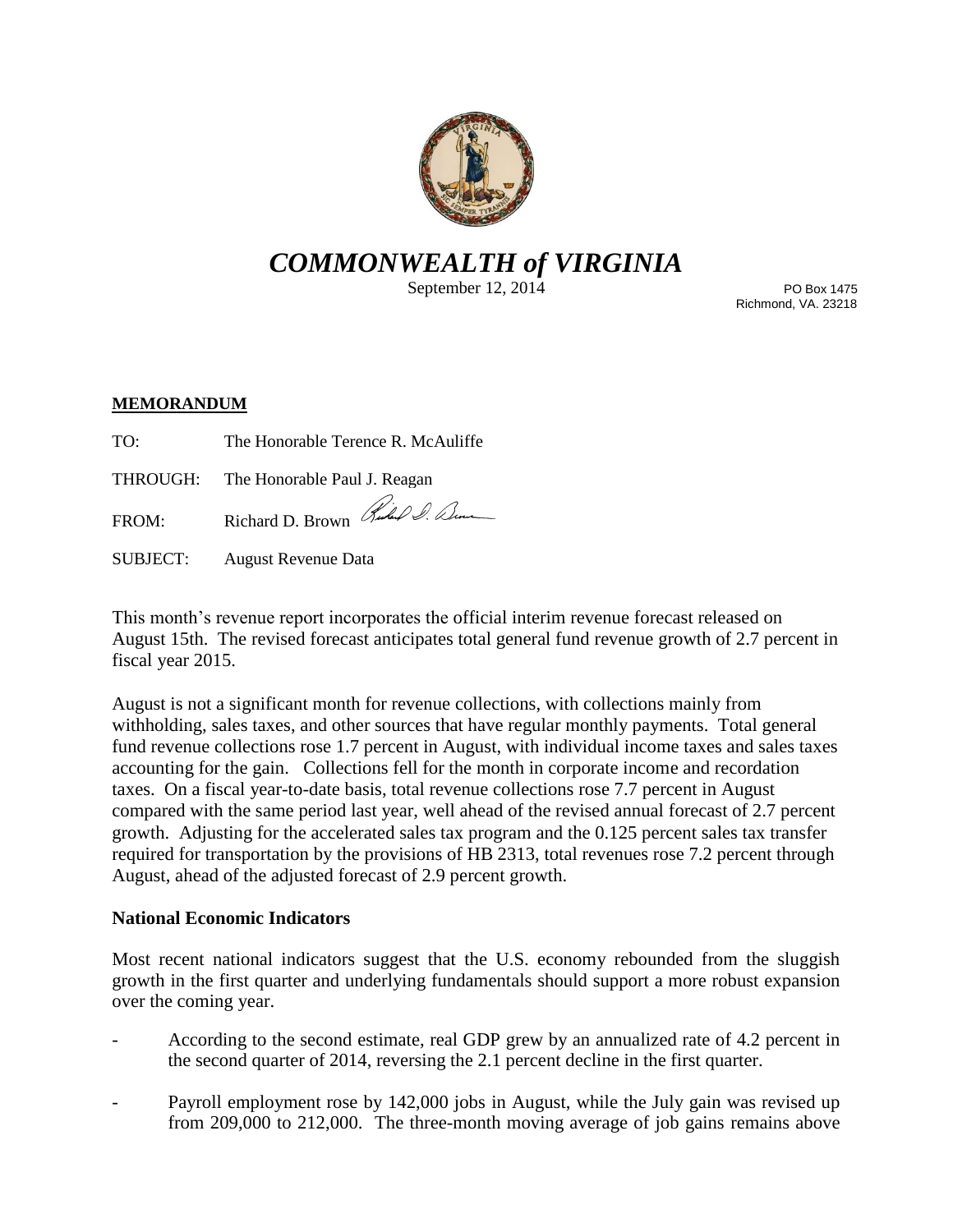200,000, large enough to remove job market slack. In a separate report, the unemployment rate fell from 6.2 percent to 6.1 percent in August.

- Initial claims for unemployment rose by 4,000 to 302,000 during the week ending August 30th. The four-week moving average rose by 3,000 to 302,750, but remains low. The claims data is consistent with a gradually improving job market.
- The Conference Board's index of leading indicators rose 0.9 percent in July following a 0.6 percent increase in June. The July report marked its eleventh gain in the last twelve months. The behavior of the leading indicators is consistent with accelerating economic growth.
- The Conference Board's index of consumer confidence rose 2.1 points to 92.4 in August, the highest reading since October 2007. The present situation component drove the increase, while the expectations component slightly declined.
- Activity in the manufacturing sector improved in August, with the Institute of Supply Management index rising from 57.1 to 59.0, its highest level since March 2011.
- Inflation remains contained as the CPI rose 0.1 percent in July and stands 2.0 percent above July 2013. Core inflation (excluding food and energy prices) also rose 0.1 percent in July, and has increased 1.9 percent from a year ago.
- The Federal Reserve announced at its July meeting that it will keep the federal funds target rate at 0.0 to 0.25 percent, and will continue winding down its quantitative easing program.

## **Virginia Economy**

In Virginia, payroll employment grew 0.8 percent from July of last year. Northern Virginia posted growth of 1.0 percent, Richmond-Petersburg grew 2.1 percent, and Hampton Roads grew 0.5 percent in July. The seasonally adjusted unemployment rate in the Commonwealth rose 0.1 percentage point to 5.4 percent in July and is 0.3 percentage point below July of last year.

The Virginia Leading Index rose 0.3 percent in July after advancing 0.2 percent in June. The U.S. leading index, auto registrations, and future employment advanced in July, while building permits fell and initial unemployment claims rose. The indexes for Richmond, Northern Virginia, Lynchburg, Hampton Roads, Charlottesville, Danville, Bristol, Harrisonburg, and Winchester advanced, while the index for Blacksburg declined. The index for Roanoke was unchanged.

### **August Revenue Collections**

Total general fund revenue collections rose 1.7 percent in August, with individual income taxes and sales taxes accounting for the gain. Collections fell for the month in corporate income and recordation taxes. On a fiscal year-to-date basis, total revenue collections rose 7.7 percent in August compared with the same period last year, well ahead of the revised annual forecast of 2.7 percent growth. Adjusting for the accelerated sales tax program and the 0.125 percent sales tax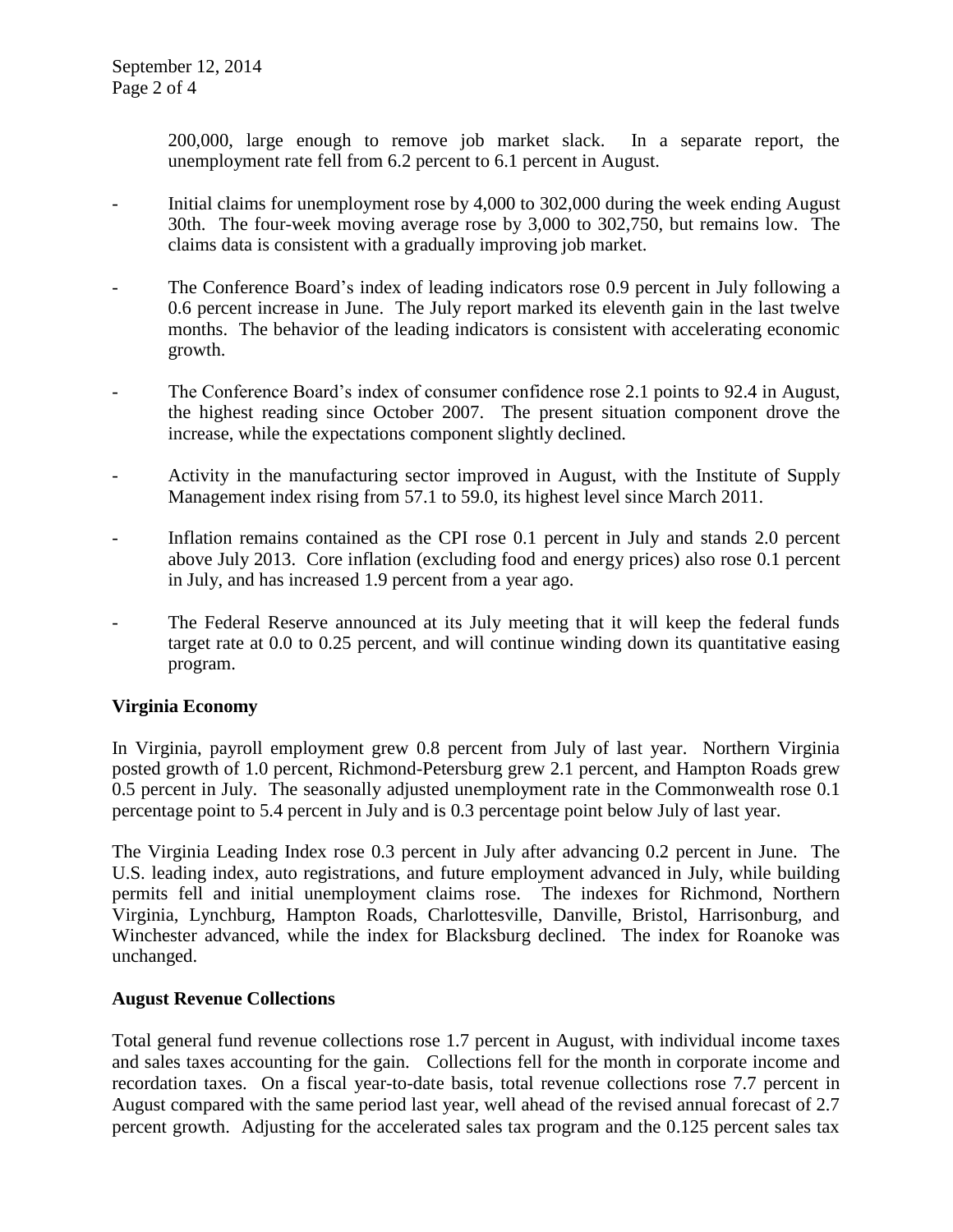September 12, 2014 Page 3 of 4

transfer required for transportation by the provisions of HB 2313, total revenues rose 7.2 percent through August, ahead of the adjusted forecast of 2.9 percent growth.

*Net Individual Income Tax (69% of general fund revenues)*: Through August, collections of net individual income tax rose 8.6 percent from the same period last year, ahead of the annual estimate of 3.4 percent growth. Performance in each component of individual income tax is as follows:

*Individual Income Tax Withholding (64% of general fund revenues)*: Despite one less deposit than August of last year, collections of payroll withholding taxes rose 1.7 percent in August. Year-to-date, withholding collections are 5.3 percent ahead of the same period last year, leading the revised annual estimate of 2.7 percent growth.

*Individual Income Tax Nonwithholding (16% of general fund revenues)*: August is not a significant month for collections in this source, since the first estimated payment for fiscal year 2015 is due in September.

Through the first two months of the fiscal year, collections were \$131.8 million compared with \$85.0 million in the same period last year.

*Individual Income Tax Refunds*: Through August, TAX has issued \$77.9 million in refunds compared with \$83.6 million last year, a 6.8 percent decline. The revised annual estimate expects 3.6 percent growth in refunds for fiscal year 2015.

*Sales Tax (19% of general fund revenues)*: Collections of sales and use taxes, reflecting July sales, rose 4.5 percent in August. On a year-to-date basis, collections have risen 5.3 percent, ahead of the annual estimate of 2.8 percent growth. Adjusting for the partial repeal of the accelerated sales tax program and the 0.125 percent sales tax transfer required by HB 2313, sales tax collections have grown by 3.7 percent year-to-date, above the economic-base forecast of 3.4 percent growth.

*Corporate Income Tax (4% of general fund revenues)*: As with nonwithholding, August is not typically a significant month in corporate income tax collections, since the first estimated payment for the fiscal year is due in September. Through August, collections in this source were \$33.1 million compared with \$20.5 million in the same period last year.

*Wills, Suits, Deeds, Contracts (2% of general fund revenues)*: Collections of wills, suits, deeds, and contracts – mainly recordation tax collections – were \$29.6 million in August, compared with \$31.4 million in August of last year. The 5.7 percent decline in August ended 10 consecutive months of double-digit declines. On a year-to-date basis, collections are down 9.2 percent, trailing the annual forecast of 1.2 percent growth.

*Insurance Premiums (2% of general fund revenues)*: Monthly collections of insurance company premiums are being transferred to the Transportation Trust Fund per Chapter 986, 2007 Acts of the Assembly until the required amount of \$150.4 million has been deposited.